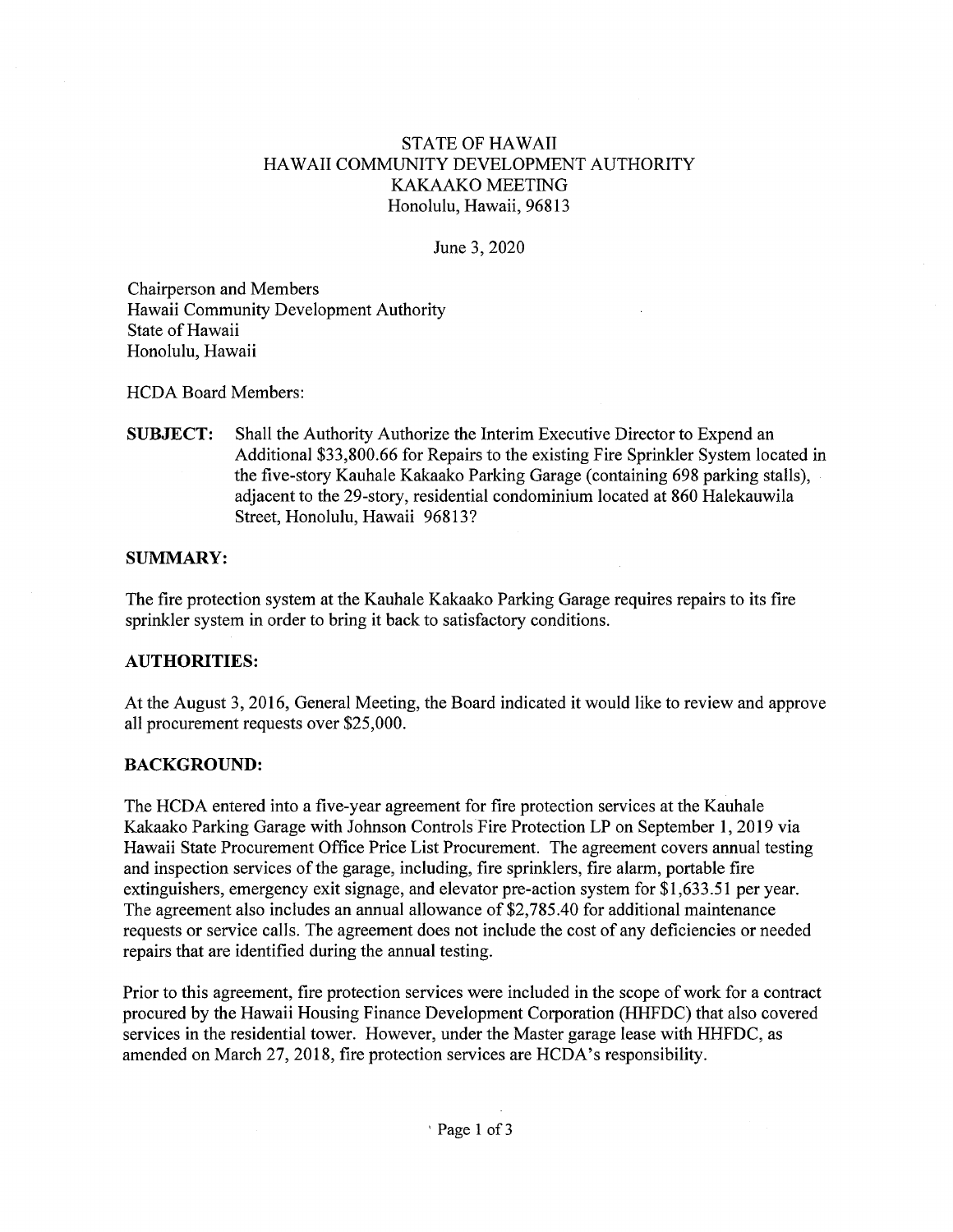On October 17, 2019, the Contractor completed their inspection of the garage fire alarm, elevator pre-action, exit signs, portable fire extinguishers and sprinkler system, including a wet sprinkler test. The inspection revealed a significant number of deficiencies to the sprinkler system. Repairs to restore the site system back to satisfactory conditions are as follows:

- 1. Replace rusted out piping, "T" fittings and upright sprinkler heads, replacing alarm valve, water motor gong, pressure switch, and adding pressure switch back into the system;
- 2. Fire Department Connection leaking from coupling. Siamese sprinkler connection needs to be replaced;
- 3. Replace  $4<sup>th</sup>$  floor control valve that is not reporting to fire alarm control panel (FACP);
- 4. Add signage to identify all control valves, all test and drain valves, and all auxiliary drains; and
- 5. Replace outdated 0-300 psi water pressure gauges dated 2013. Gauges shall be replaced or recalibrated every five (5) years.

The total cost for repairs to the sprinkler system is \$28,800.66 as itemized on the attached proposal dated January 28, 2020. These costs do NOT include the replacement of corroded pipes and fittings throughout the garage. The HCDA will work with the Contractor on an action plan to replace the pipes and fittings over time and will seek Authority approval for additional funds for this expenditure in the future, unless an emergency repair is required sooner.

# **ANALYSIS:**

The cost for completing repairs to the sprinkler system is \$28,800.66. HCDA would like to add on an additional \$5,000.00 to cover costs for any additional unforeseen issues or complications that may arise once the Contractor begins the repairs, for a total requested amount of \$33,800.66.

As Johnson Controls Fire Protection LP is HCDA's current fire protection services vendor, HCDA believes it is not practicable or advantageous to procure another vendor to make the necessary repairs.

The HCDA will be utilizing an exemption from the Hawaii Revised Statues (HRS) Chapter 103D, pursuant to Hawaii Administrative Rules (HAR) §3-120-4(b), which states that certain goods and services are exempt from Chapter 103D, HRS, because although such goods and services may be available from multiple sources, their procurement by competitive means would be either not practicable or not advantageous to the State. Exemption #12 specifically applies to the procurement of repair services where dismantling is required to assess the extent of repairs.

Since assuming management responsibilities at the Kauhale Kakaako Parking Garage in January 2019, Diamond Parking Services (HCDA's current parking management vendor), has increased HCDA's total net income for calendar year 2019 by 88% compared to the total net income for 2018, and 104% over the total three-year average net income under the management of HCDA's former parking vendor (District Parking). In addition, in January 2020, parking rates at the Kauhale Kakaako Parking Garage increased for the first time since October 2016, which is expected to further increase revenue returns. HCDA will likely continue to see an increase in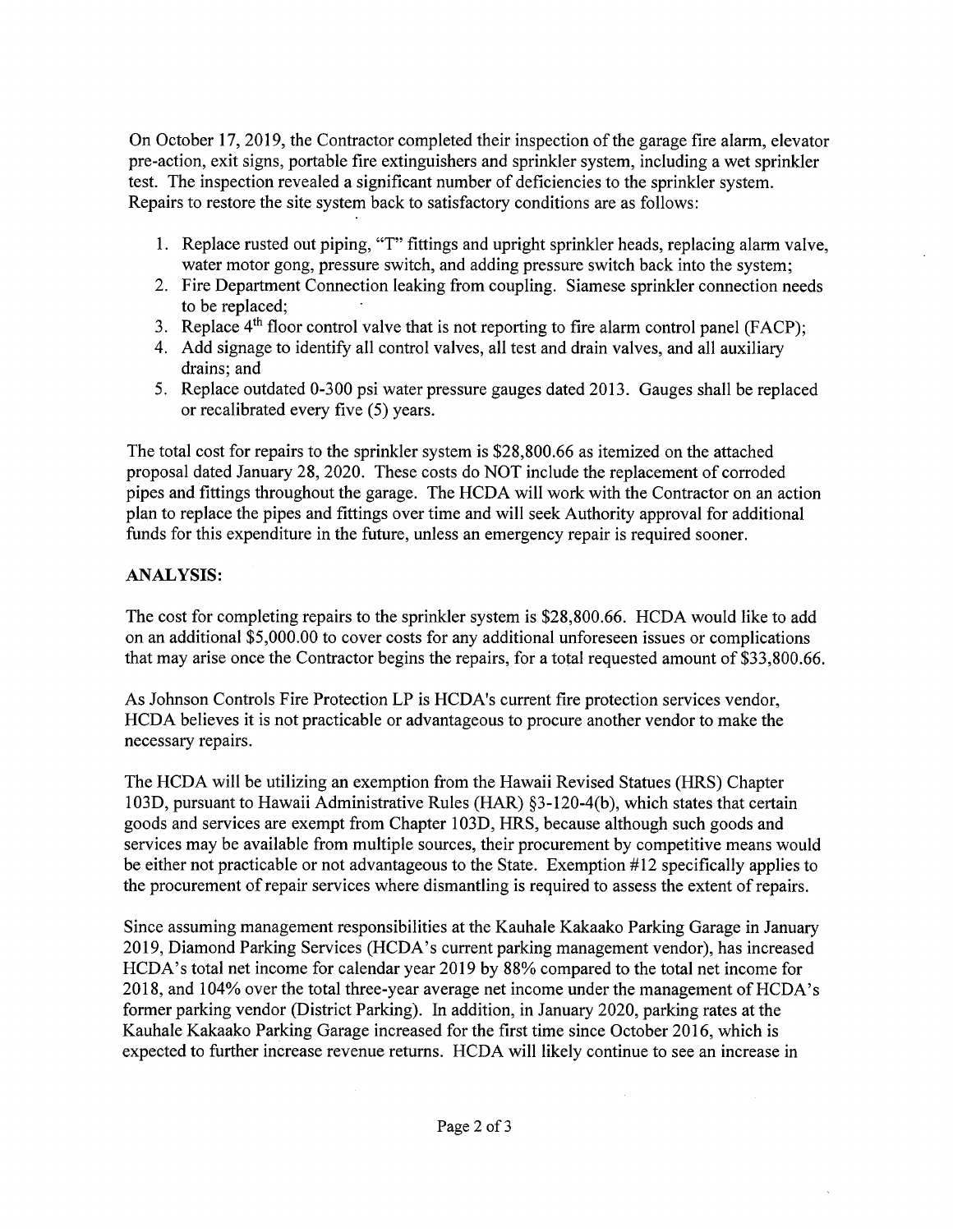profit, despite making these necessary expenditures to repair the fire protection systems so they are in safe working order to protect the public.

### **RECOMMENDATION:**

Pursuant to (HAR) §3-120-4(b), HCDA staff recommends that the Authority:

Authorize the Interim Executive Director to Expend an Additional \$33,800.66 for Repairs to the existing Fire Sprinkler System located in the five-story Kauhale Kakaako Parking Garage (containing 698 parking stalls), adjacent to the 29-story, residential condominium located at 860 Halekauwila Street, Honolulu, Hawaii 96813.

Respectfully submitted,

 $\blacktriangleright$  $\mathcal{L}$ 

Lindsey Doi, Asset Manager

APPROVED FOR SUBMITTAL:

Von Atfaunt

Garett Kamemoto, Interim Executive Director

 $\sim$ 

Attachment Exhibit A - Proposal for Fire Sprinkler Repairs Dated January 28, 2020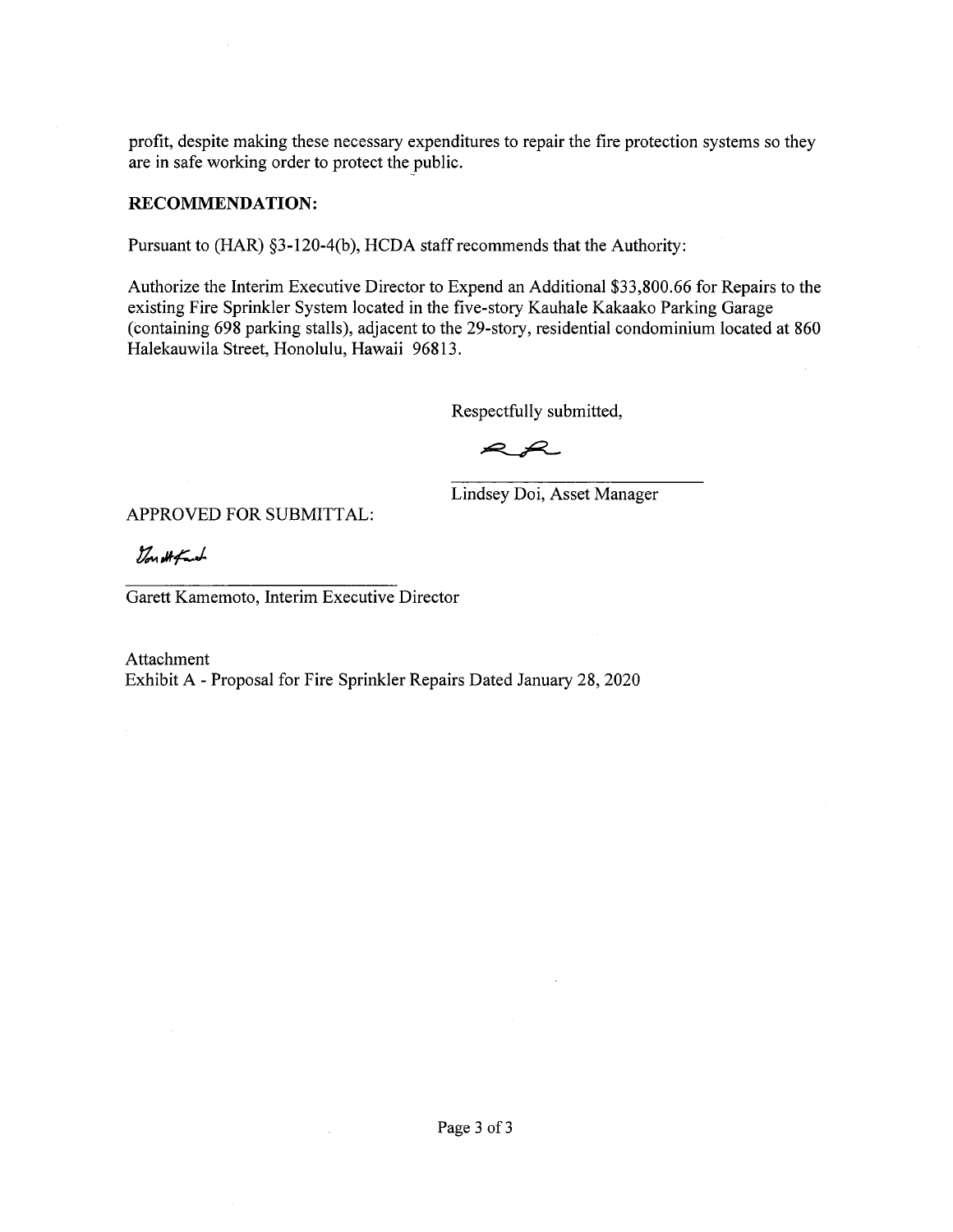



Date: 1/28/2020

# **RE: State of Hawaii #18-08 NASPO VALUEPOINT DEFICIENCY QUOTE**

### **Purchasing Authority Contact Contact Contact Contact Contact Contact Contact Contact Contact Contact Contact Contact Contact Contact Contact Contact Contact Contact Contact Contact Contact Contact Contact Contact Contact**

| Bill To:          |                             |
|-------------------|-----------------------------|
| Contact Name:     | Charlyn Ontai               |
| Phone #           | 808-594-0305                |
| Email Address:    | charlyn.jk.ontai@hawaii.gov |
| Street Adddress:  |                             |
| City, State, Zip: |                             |

Ship To: City, State, Zip: Contact Name: Inspection SR #: Work Order #: Internal Contract #:

Street Address: 860 Halekauwila Street Kauhale Kakaako Parking Garage Honolulu, HI 96813 Charlyn Ontai 45826934

Dear State of Hawaii #18-08 Customer:

A Johnson Controls Fire Protection technician performed an inspection of your Life Safety System on Upon completion of this inspection, the following Deficiencies were identified:

### **SEE ATTACHED REPORT FOR SCOPE OF WORK**

Repair of these deficiencies is important to the proper operationm of your life-safety system.

The attached quote is furnished under the Johson Controls Fire Protection State of HI contract #18-08 and it identifies parts/materials and/or labor for services work to be performed by Johnson Controls Fire Protection.

Upon your approval, our local office will contact you within 10 business days to schedule the service. To approve this quote, please sign, scan and email your approval to tracey.tagovailoa@jci.com

If you have any questions, I can be reached at 808-543-6188. We appreciate your business and look forward to working with you to address these issues.

Respectfully,

| Local Branch #: | -499                                           |
|-----------------|------------------------------------------------|
| Address:        | 550 Paiea Street Suite 210, Honolulu, HI 96819 |
| Telephone:      | 808-543-6188                                   |
| Sales Rep:      | Tracey Tagovailoa                              |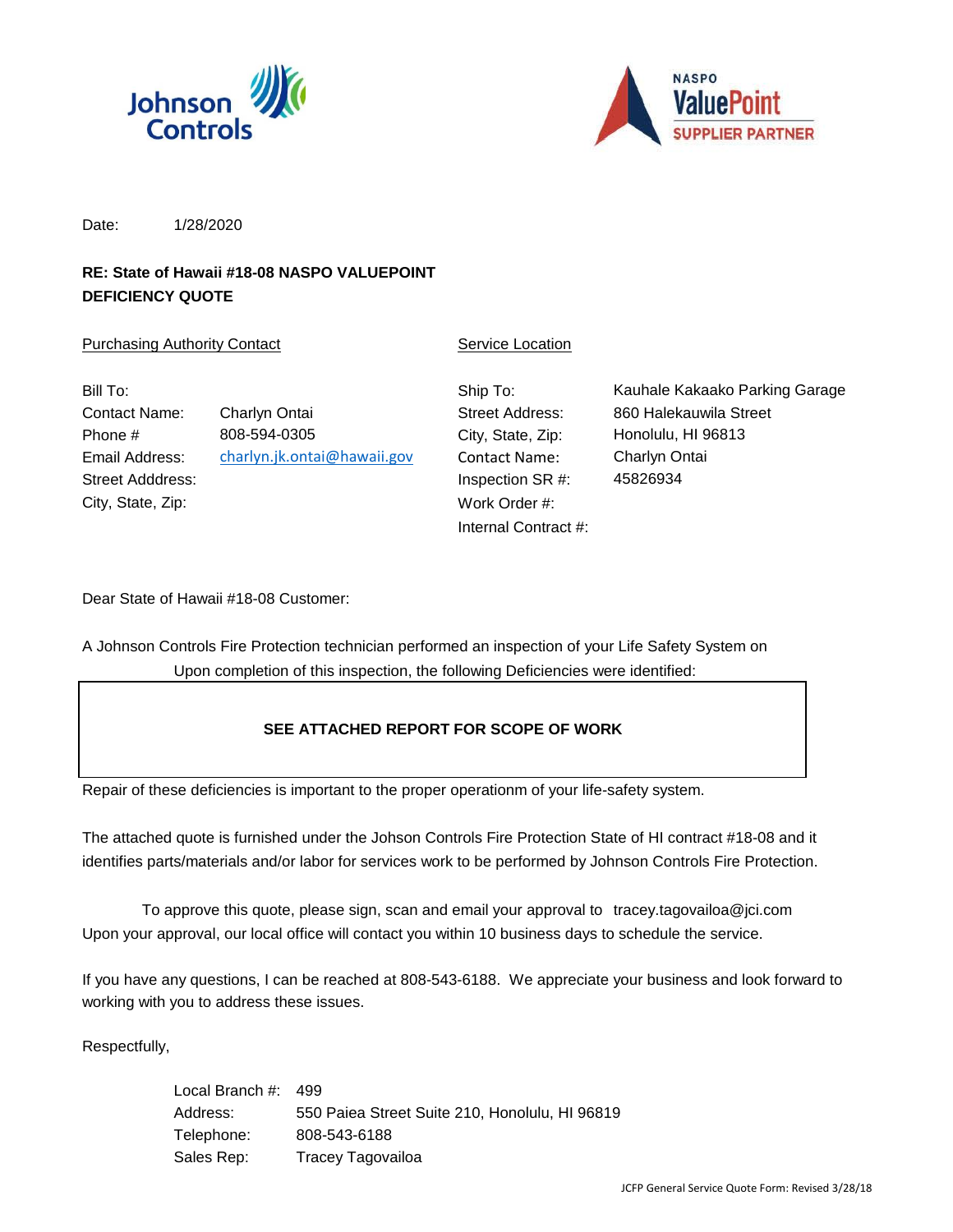| lTO                                                                   | <b>IFROM:</b> |                                              |  |  |  |
|-----------------------------------------------------------------------|---------------|----------------------------------------------|--|--|--|
| Company Name: Johnson Controls Fire Protection                        |               | Company Name: Kauhale Kakaako Parking Garage |  |  |  |
| Contact: Tracey Tagovailoa                                            |               | Contact: Charlyn Ontai                       |  |  |  |
| Phone #: 808-543-6188                                                 |               | Phone #: 808-594-0305                        |  |  |  |
| Email Address: tracey.tagovailoa@jci.com                              |               | Email Address: charlyn.jk.ontai@hawaii.gov   |  |  |  |
| State of Hawaii #18-08 General Service Quote - Time and Material Only |               |                                              |  |  |  |
| <b>ISCOPE OF WORK:</b>                                                |               |                                              |  |  |  |
|                                                                       |               |                                              |  |  |  |

### **SEE ATTACHED REPORT FOR SCOPE OF WORK**

| <b>TIME &amp; MATERIALS:</b>                                                              | 5                | \$<br>199.50 | \$. | 997.50    |
|-------------------------------------------------------------------------------------------|------------------|--------------|-----|-----------|
| at rate of \$133.00 per hr<br><b>Estimated labor hours</b>                                | 8                | \$<br>133.00 | \$. | 1,064.00  |
| (Labor to be performed during normal business hours only, unless otherwise<br>specficied) |                  |              |     | 2,061.50  |
| <b>ESTIMATED PARTS/MATERIALS: Cost Plus as follows:</b>                                   |                  |              |     |           |
| Sprinkler: Cost + 25%                                                                     |                  |              |     |           |
| All other Parts: Cost + 30%                                                               |                  |              | \$  | 7,101.90  |
| Subcontractor (if required)                                                               |                  |              |     | 18,487.00 |
| Permits / Fees                                                                            |                  |              | S   |           |
| Additional testing (i.e.: Certification test by AHJ)                                      |                  |              |     |           |
|                                                                                           |                  |              | S   |           |
| Total estimated price for labor & materials for above scope                               | <b>SUB TOTAL</b> |              |     | 27,650.40 |
| (Billing will depict actual labor, materials used, and tax)                               | Hawaii Tax 4.16% |              |     | 1,150.26  |
|                                                                                           | TOTAL            |              |     | 28,800.66 |
| Summary reason for repair:                                                                |                  |              |     |           |

PLEASE NOTE: The information provided to you is privileged and confidential and is submitted as contractor bid or proposal information.

Accordingly, disclosure of this information to any non-Government source is prohibited. Ths information cannot be used to solicit other quotes, estimates, proposals or offers from other sources. Quotation valid for 30 days from date of quote.

*By means of my signature I certify that I have authorization to order this work via the specified State of Hawaii NASPO ValuePoint contract and authorize the completion of the above-mentioned work to be peformed by Johnson Controls Fire Protection. I am fully authorized to approve this quote and to approve payment.*

### **APPROVED BY**

| Signature / Date | <b>Print Name</b> |
|------------------|-------------------|
|                  |                   |

### **PO #**

(NOTE: State of HI / NASPO ValuePoint Contract # must be on PO. If PO# is the same as existing PO# on file we will need a Modification showing the addition of these charges) *By means of my signature I hereby decline to have the above-mentioned work performed by Johnson Controls Fire Protection. I am fully authorized to make this decision on behald of the above referenced ordering activity.*

### **DECLINED BY**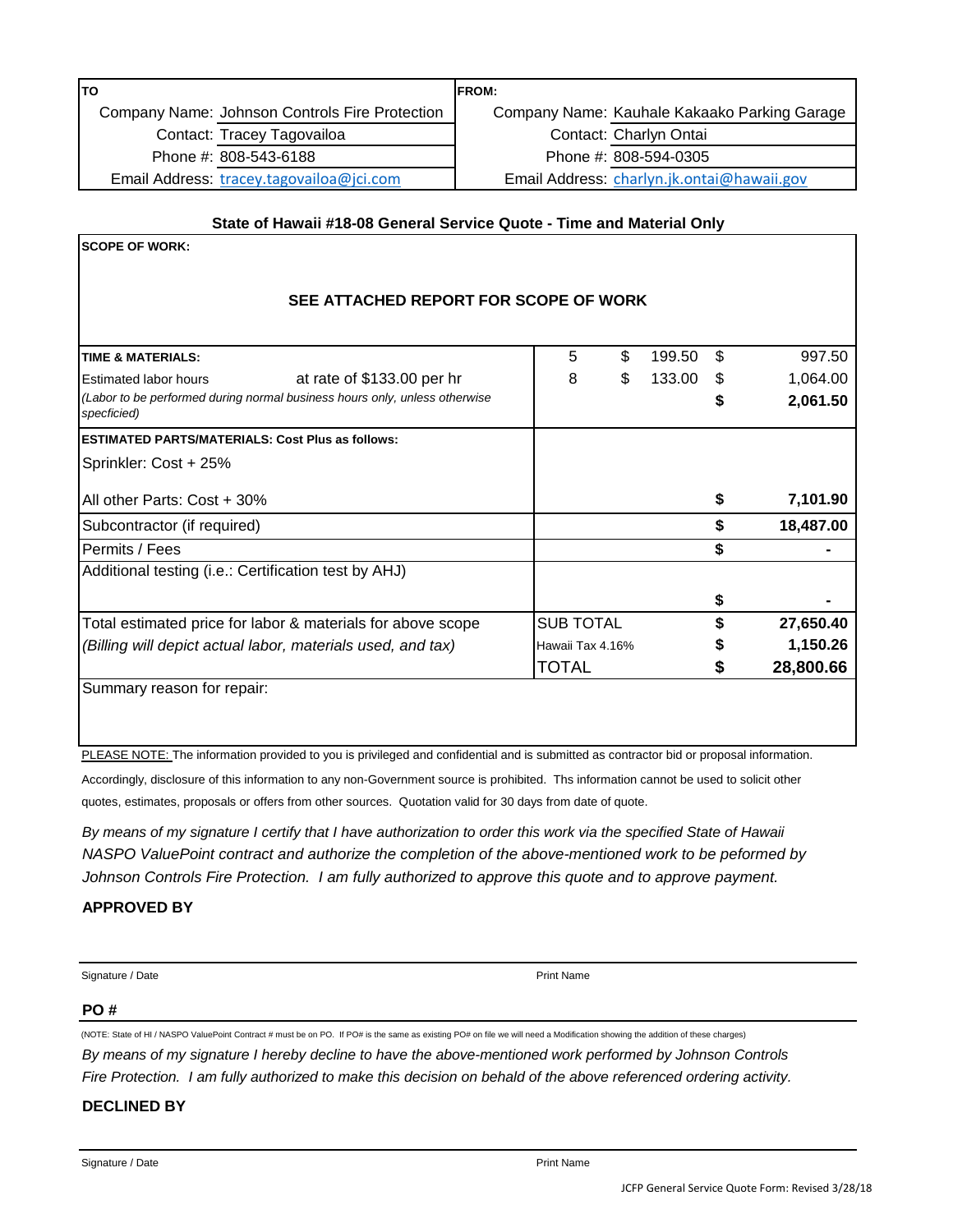*State of Hawaii #18-08*

*MATERIAL LIST for Time and Material only.*

*Material Markup:*

*Sprinkler: Cost Plus 25%*

*All other Products: Cost Plus 30%*

| <b>DESCRIPTION</b>                   | <b>QTY</b> | <b>PRICE</b> | <b>TOTAL</b>                               |
|--------------------------------------|------------|--------------|--------------------------------------------|
|                                      |            |              | \$<br>$\blacksquare$                       |
|                                      |            |              | \$<br>٠                                    |
|                                      |            |              | \$<br>٠                                    |
|                                      |            |              | $\sqrt[6]{\frac{1}{2}}$<br>$\blacksquare$  |
|                                      |            |              | \$<br>٠                                    |
|                                      |            |              | $\overline{\mathcal{S}}$<br>$\blacksquare$ |
|                                      |            |              | \$<br>٠                                    |
|                                      |            |              | \$<br>$\blacksquare$                       |
|                                      |            |              | \$<br>$\blacksquare$                       |
|                                      |            |              | \$<br>$\blacksquare$                       |
|                                      |            |              | \$<br>٠                                    |
|                                      |            |              | \$<br>÷                                    |
|                                      |            |              | \$<br>٠                                    |
|                                      |            |              | \$<br>$\blacksquare$                       |
|                                      |            |              | \$<br>$\blacksquare$                       |
|                                      |            |              | \$<br>$\blacksquare$                       |
|                                      |            |              | \$<br>$\blacksquare$                       |
| <b>TOTAL MATERIAL COST (PRE-TAX)</b> |            |              | \$<br>▬                                    |